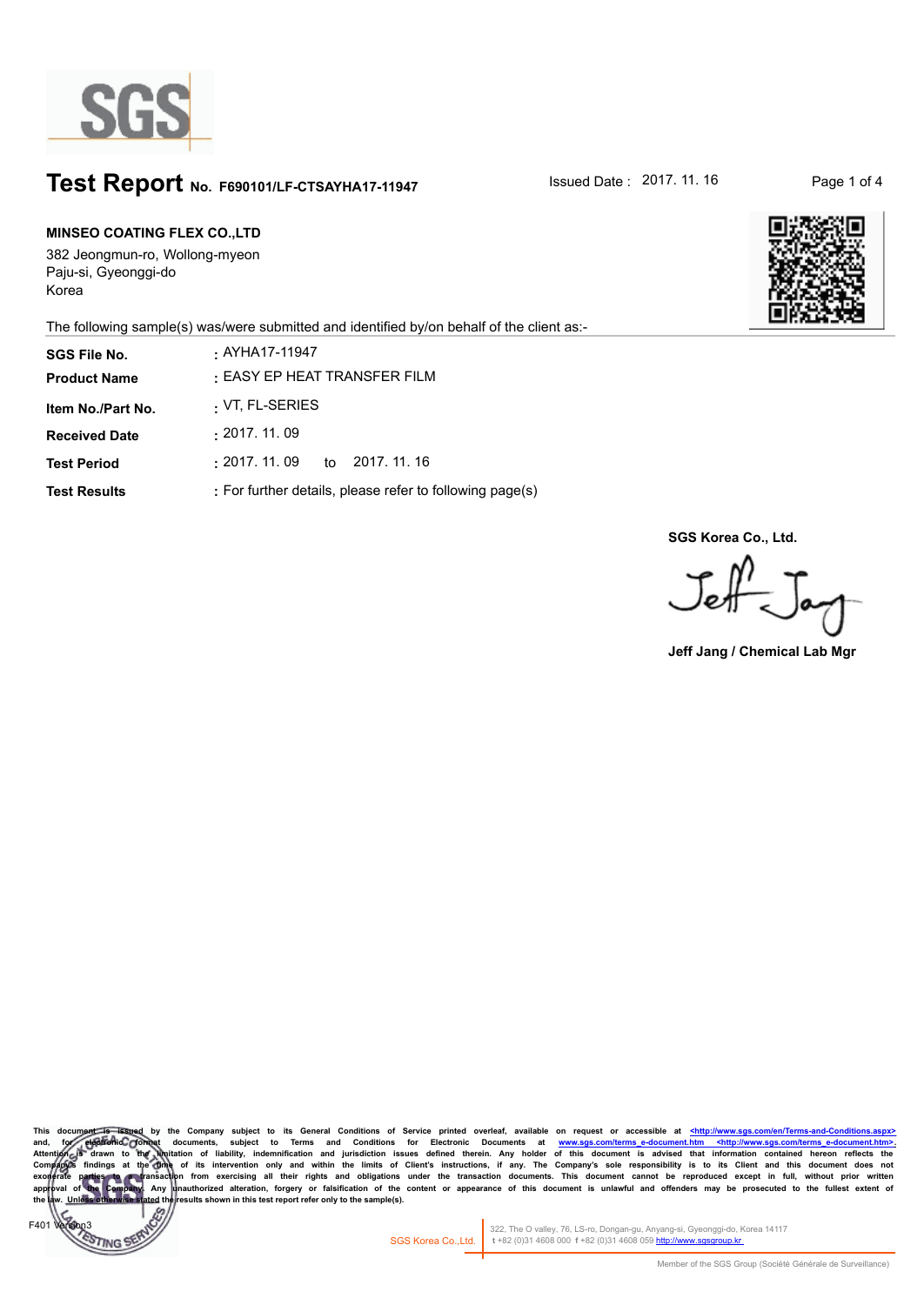

# **Test Report** No. F690101/LF-CTSAYHA17-11947 **ISSued Date : 2017. 11. 16** Page 2 of 4

| Sample No.                | . AYHA17-11947.001           |
|---------------------------|------------------------------|
| <b>Sample Description</b> | : EASY EP HEAT TRANSFER FILM |
| Item No./Part No.         | $\cdot$ VT. FL-SERIES        |
| <b>Materials</b>          | · PVC                        |

### **Heavy Metals**

| <b>Test Items</b>           | Unit  | <b>Test Method</b>                                              | <b>MDL</b> | <b>Results</b> |
|-----------------------------|-------|-----------------------------------------------------------------|------------|----------------|
| Cadmium (Cd)                | mg/kg | With reference to US EPA 3052(1996), US EPA<br>6010B(1996), ICP | 0.5        | N.D.           |
| Mercury (Hg)                | mg/kg | With reference to US EPA 3052(1996), US EPA<br>6010B(1996), ICP | ົ          | N.D.           |
| Lead (Pb)                   | mg/kg | With reference to US EPA 3052(1996), US EPA<br>6010B(1996), ICP | 5          | N.D.           |
| Hexavalent Chromium (Cr VI) | mg/kg | With reference to US EPA 3060A(1996), US EPA<br>7196A(1992), UV |            | N.D.           |

# **Flame Retardants-PBBs/PBDEs**

| <b>Test Items</b>        | Unit  | <b>Test Method</b>  | <b>MDL</b> | <b>Results</b> |
|--------------------------|-------|---------------------|------------|----------------|
| Monobromobiphenyl        | mg/kg | US EPA 3540C, GC/MS | 5          | N.D.           |
| Dibromobiphenyl          | mg/kg | US EPA 3540C, GC/MS | 5          | N.D.           |
| Tribromobiphenyl         | mg/kg | US EPA 3540C, GC/MS | 5          | N.D.           |
| Tetrabromobiphenyl       | mg/kg | US EPA 3540C, GC/MS | 5          | N.D.           |
| Pentabromobiphenyl       | mg/kg | US EPA 3540C, GC/MS | 5          | N.D.           |
| Hexabromobiphenyl        | mg/kg | US EPA 3540C, GC/MS | 5          | N.D.           |
| Heptabromobiphenyl       | mg/kg | US EPA 3540C, GC/MS | 5          | N.D.           |
| Octabromobiphenyl        | mg/kg | US EPA 3540C, GC/MS | 5          | N.D.           |
| Nonabromobiphenyl        | mg/kg | US EPA 3540C, GC/MS | 5          | N.D.           |
| Decabromobiphenyl        | mg/kg | US EPA 3540C, GC/MS | 5          | N.D.           |
| Monobromodiphenyl ether  | mg/kg | US EPA 3540C, GC/MS | 5          | N.D.           |
| Dibromodiphenyl ether    | mg/kg | US EPA 3540C, GC/MS | 5          | N.D.           |
| Tribromodiphenyl ether   | mg/kg | US EPA 3540C, GC/MS | 5          | N.D.           |
| Tetrabromodiphenyl ether | mg/kg | US EPA 3540C, GC/MS | 5          | N.D.           |
| Pentabromodiphenyl ether | mg/kg | US EPA 3540C, GC/MS | 5          | N.D.           |
| Hexabromodiphenyl ether  | mg/kg | US EPA 3540C, GC/MS | 5          | N.D.           |
| Heptabromodiphenyl ether | mg/kg | US EPA 3540C, GC/MS | 5          | N.D.           |
| Octabromodiphenyl ether  | mg/kg | US EPA 3540C, GC/MS | 5          | N.D.           |

**This document is issued by the Company subject to its General Conditions of Service printed overleaf, available on request or accessible at <http://www.sgs.com/en/Terms-and-Conditions.aspx>** and, for electronic format documents, subject to Terms and Conditions for Electronic Documents at <u>www.sgs.com/terms-e-document.htm <http://www.sgs.com/terms-e-document.htm>.</u><br>Attention is drawn to the limitation of liabil Company's findings at the time of its intervention only and within the limits of Client's instructions, if any. The Company's sole responsibility is to its Client and this document does not<br>exonerate parties to a transacti **the law. Unless otherwise stated the results shown in this test report refer only to the sample(s).**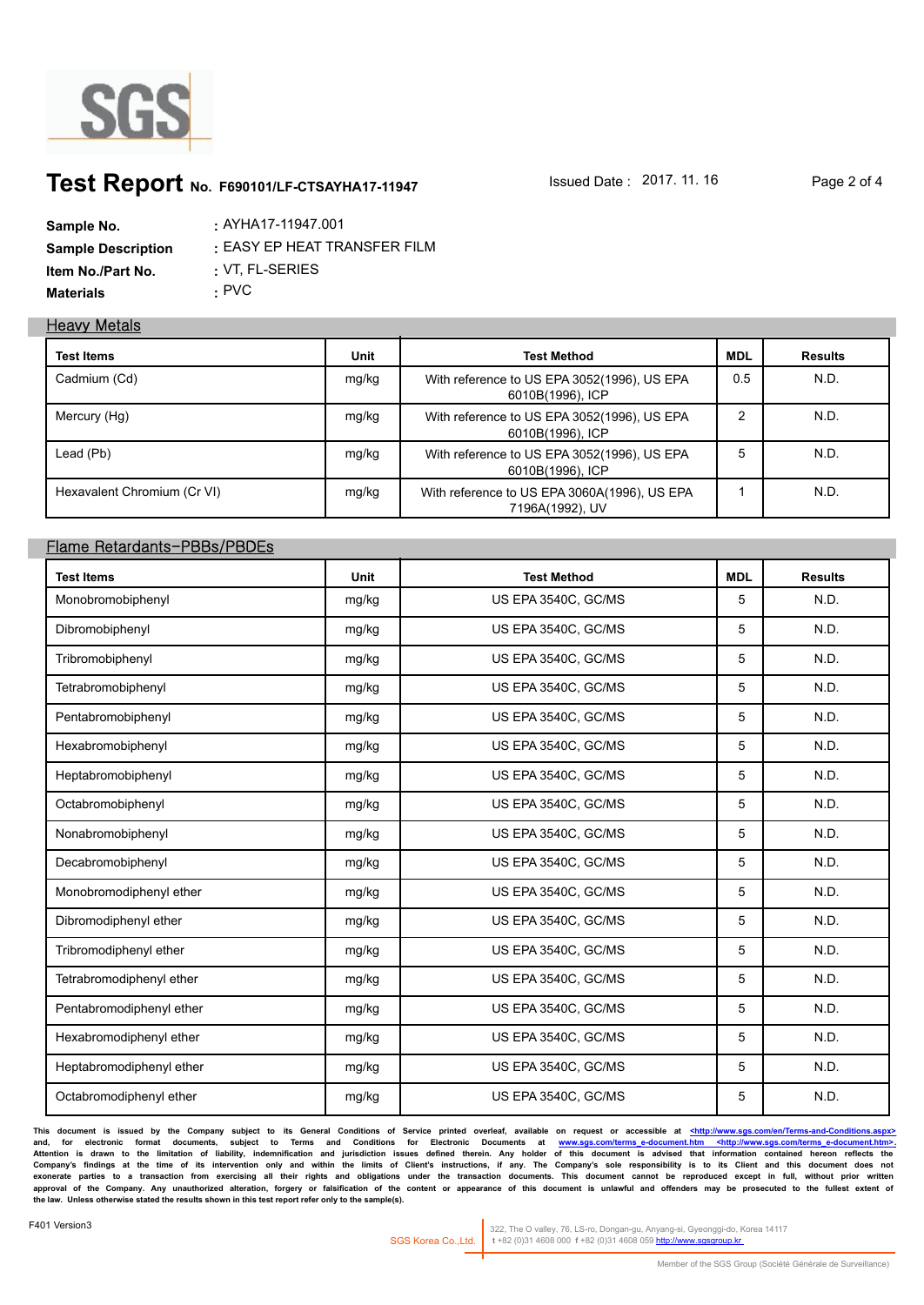

# **Test Report** No. F690101/LF-CTSAYHA17-11947 **ISSued Date : 2017. 11. 16** Page 3 of 4

| Sample No.                | : AYHA17-11947.001           |
|---------------------------|------------------------------|
| <b>Sample Description</b> | : EASY EP HEAT TRANSFER FILM |
| Item No./Part No.         | $\cdot$ VT. FL-SERIES        |
| <b>Materials</b>          | · PVC                        |

### **Flame Retardants-PBBs/PBDEs**

| <b>Test Items</b>       | Unit  | <b>Test Method</b>  | <b>MDL</b> | <b>Results</b> |
|-------------------------|-------|---------------------|------------|----------------|
| Nonabromodiphenyl ether | mg/kg | US EPA 3540C, GC/MS |            | N.D.           |
| Decabromodiphenyl ether | mg/kg | US EPA 3540C, GC/MS |            | N.D.           |

### **Phthalates**

| <b>Test Items</b>                  | <b>Unit</b> | <b>Test Method</b>                 | <b>MDL</b> | <b>Results</b> |
|------------------------------------|-------------|------------------------------------|------------|----------------|
| Di-(2-ethylhexyl) phthalate (DEHP) | mg/kg       | With reference to EPA 8061A, GC/MS | 50         | N.D.           |
| Di-butyl phthalate (DBP)           | mg/kg       | With reference to EPA 8061A, GC/MS | 50         | N.D.           |
| Benzyl butyl phthalate (BBP)       | mg/kg       | With reference to EPA 8061A, GC/MS | 50         | N.D.           |
| Di-isodecyl phthalate (DIDP)       | mg/kg       | With reference to EPA 8061A, GC/MS | 50         | N.D.           |
| Di-isononyl phthalate (DINP)       | mg/kg       | With reference to EPA 8061A, GC/MS | 50         | N.D.           |
| Di-n-octyl phthalate (DNOP)        | mg/kg       | With reference to EPA 8061A, GC/MS | 50         | N.D.           |

### **Polymer Identification**

| <b>Test Items</b> | Unit | <b>Test Method</b> | MDL | <b>Results</b> |
|-------------------|------|--------------------|-----|----------------|
| <b>PVC</b>        | **   | --<br>T-IR         |     | Negative       |

## **Other(s)**

| Test Items   | Unit  | <b>Test Method</b>  | <b>MDL</b> | <b>Results</b> |
|--------------|-------|---------------------|------------|----------------|
| Formaldehyde | mg/kg | , HPLC<br>EPA8315A. |            | N.D.           |

(1) N.D. = Not detected.(<MDL) NOTE:

(2) mg/kg = ppm

(3) MDL = Method Detection Limit

 $(4) - 10$  regulation

(5) \*\* = Qualitative analysis (No Unit)

(6) Negative = Undetectable / Positive = Detectable

**This document is issued by the Company subject to its General Conditions of Service printed overleaf, available on request or accessible at <http://www.sgs.com/en/Terms-and-Conditions.aspx>** and, for electronic format documents, subject to Terms and Conditions for Electronic Documents at <u>www.sgs.com/terms-e-document.htm <http://www.sgs.com/terms-e-document.htm>.</u><br>Attention is drawn to the limitation of liabil Company's findings at the time of its intervention only and within the limits of Client's instructions, if any. The Company's sole responsibility is to its Client and this document does not<br>exonerate parties to a transacti **the law. Unless otherwise stated the results shown in this test report refer only to the sample(s).**